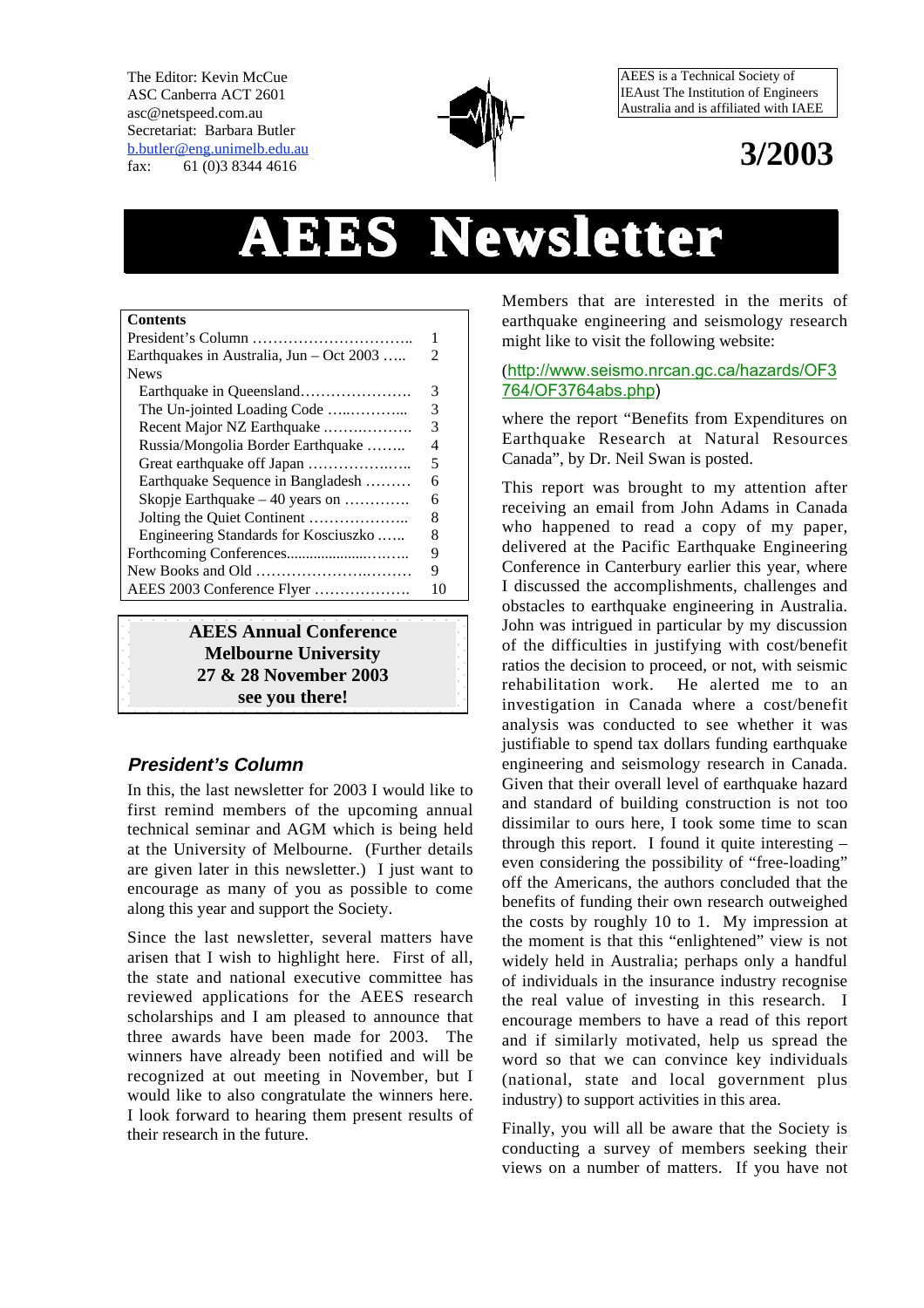responded yet to that survey, could I urge you to please take ten minutes and get it back to us. We will present the results at our AGM in November and publish it in the next newsletter. Since that will not come out until 2004, I encourage you again to get along to this year's technical conference and AGM. Which brings me to the end. I hope to see a strong showing of members in attendance in November. If you require more information, please contact Barb Butler at: b.butler@civenv.unimelb.edu.au

\_\_\_\_\_\_\_\_\_\_\_\_\_\_\_\_\_\_\_\_\_\_\_\_\_\_\_\_\_\_\_\_\_\_\_\_\_

*Mike Griffith*

#### **AEES Executive**

| President        | Mike Griffith        |
|------------------|----------------------|
| Secretary        | David Love           |
| <b>Treasurer</b> | Peter McBean         |
| Secretariat:     | <b>Barbar Butler</b> |

#### State Representatives:

| Qld        | <b>Russell Cuthbertson</b> |
|------------|----------------------------|
| <b>NSW</b> | Michael Neville            |
| ACT        | Gerhard Horoschun          |
| Vic        | John Wilson                |
| Tas        | Vagn Jensen                |
| <b>SA</b>  | Jim Wilson                 |
| <b>WA</b>  | tha                        |
|            |                            |

Web master Vaughan Wesson Newsletter Editor Kevin McCue

#### **Earthquakes in Australia**

#### **Jun – Oct 2003**

The following list of earthquakes was compiled and extracted from the Geoscience Australia website. It uses information from ES&S and PIRSA.

\_\_\_\_\_\_\_\_\_\_\_\_\_\_\_\_\_\_\_\_\_\_\_\_\_\_\_\_\_\_\_\_\_\_\_\_\_

Several events were felt but no damage was reported. The largest earthquake was the magnitude 6.0 event west of Macquarie Island in August and just hours before it the largest earthquake onshore, near Ingham in Queensland (see note below in News).

| Date           | Time<br>(UTC) | Lat S  | Long E  | ML  | Location             |
|----------------|---------------|--------|---------|-----|----------------------|
|                |               |        |         |     |                      |
| Jun            |               |        |         |     |                      |
| 23             | 06 45 59      | 33.466 | 139.005 | 2.3 | Clare SA             |
| 24             | 16 27 20      | 32.131 | 149.741 | 2.6 | Ulan NSW             |
| 24             | 16 07 32      | 27.458 | 152.133 | 2.7 | Toowoomba            |
|                |               |        |         |     | Old                  |
| 28             | 02 20 46      | 25.653 | 151.511 | 3.2 | W Gayndah Old        |
| Jul            |               |        |         |     |                      |
| 2              | 20 59 23      | 21.258 | 132.939 | 2.4 | W Barrow Ck          |
|                |               |        |         |     | <b>NT</b>            |
| $\overline{c}$ | 14 24 14      | 31.203 | 116.638 | 2.2 | Calingiri WA         |
| 2              | 07 11 59      | 31.222 | 116.611 | 2.0 | Calingiri WA         |
| 3              | 12 25 58      | 36.354 | 148.771 | 2.7 | <b>Berridale NSW</b> |
| 3              | 05 36 57      | 25.795 | 120.149 | 3.6 | Carnarvon R          |
|                |               |        |         |     | WA                   |

| 5      | 17 09 35            | 31.619 | 139.428 | 2.7              | E Hawker SA                 |
|--------|---------------------|--------|---------|------------------|-----------------------------|
| 5      | 03 48 24            | 35.195 | 149.258 | 2.4              | Sutton NSW                  |
| $\tau$ | 21 41 18            | 31.15  | 138.605 | 3.0              | EParachilna SA              |
| 7      | 20 31 42            | 37.713 | 146.246 | 2.3              | Mansfield Vic               |
| 7      | 09 35 45            | 38.099 | 148.128 | 3.2              | Off Lakes<br>Entrance Vic   |
| 8      | 16 41 46            | 34.107 | 147.443 | 2.0              | West Wyalong<br><b>NSW</b>  |
| 10     | 08 56 02            | 19.973 | 134.263 | 3.2              | Tennant Ck NT               |
| 10     | 08 55 43            | 19.839 | 134.046 | 2.6              | Tennant Ck NT               |
| 11     | 08 18 34            | 34.611 | 147.859 | 3.3              | Cootamundra                 |
| 11     | 03 02 18            | 34.606 | 147.865 | 2.5              | NSW<br>Cootamundra<br>NSW   |
| 15     | 14 14 18            | 34.036 | 148.87  | 2.8              | Wyangala Dam<br><b>NSW</b>  |
| 17     | 17 36 24            | 31.179 | 116.552 | 2.1              | <b>Bolgart WA</b>           |
| 18     | 20 08 32            | 31.172 | 116.547 | 2.8              | <b>Bolgart WA</b>           |
| 18     | 13 19 21            | 34.372 | 119.609 | $2.\overline{9}$ | Hood Point WA               |
| 20     | 11 27 00            | 31.217 | 116.562 | 2.2              | <b>Bolgart WA</b>           |
| 25     | 15 58 34            | 30.756 | 117.109 |                  | Cadoux WA                   |
|        |                     |        |         | 2.3              |                             |
| 27     | 22 57 17            | 19.012 | 125.142 | 3.1              | Great Sandy<br>Desert WA    |
| 27     | 22 50 43            | 34.224 | 149.751 | 3.1              | NE Crookwell<br>NSW         |
| 29     | 21 16 11            | 34.198 | 149.709 | 2.1              | Porters Retreat<br>NSW      |
| 31     | 19 49 36            | 24.186 | 137.598 | 2.3              | <b>Simpson Desert</b><br>NT |
| Aug    |                     |        |         |                  |                             |
| 7      | 05 10 30            | 23.343 | 129.882 | 3.2              | Haasts Bluff NT             |
| 11     | 06 34 10            | 31.981 | 117.157 | 2.5              | Beverley WA                 |
| 11     | 07 04 29            | 18.436 | 147.114 | 4.8              | E Ingham Qld                |
| 11     | 13 40 19            | 56.97  | 147.44  | 6.0              | W Macquarie<br><b>Isl</b>   |
| 13     | 14 19 26            | 33.139 | 138.427 | 3.0              | Port Pirie, SA              |
| 16     | 14 38 40            | 30.462 | 117.128 | 2.0              | Burakin WA                  |
| 16     | 14 20 41            | 30.508 | 117.108 | 2.0              | Burakin WA                  |
| 16     | 14 07 43            | 30.519 | 117.115 | 2.3              | Burakin WA                  |
| 18     | 17 56 18            | 30.479 | 117.129 | 2.8              | Burakin WA                  |
| 19     | 16 30 00            | 42.1   | 145.5   | 2.5              | Queenstown,                 |
|        |                     |        |         |                  | Tasmania                    |
| 19     | 13 32 58            | 19.87  | 134.004 | 2.6              | Tennant Ck NT               |
| 19     | 08 46 31            | 30.453 | 117.174 | 2.4              | Burakin WA                  |
| 19     | 03 58 22            | 30.538 | 117.102 | 2.6              | Burakin WA                  |
| 24     | 09 19 12            | 19.805 | 133.893 | 2.7              | Tennant Ck NT               |
| 29     | 04 21 28            | 32.777 | 138.314 | 2.6              | <b>Booleroo Centre</b>      |
|        |                     |        |         |                  | SА                          |
| Sep    |                     |        |         |                  |                             |
| 4      | 19 42 29            | 19.74  | 133.88  | 2.6              | Tennant Ck NT               |
| 11     | 07 49 18            | 19.883 | 133.988 | 2.2              | Tennant Ck, NT              |
| 15     | 21 23 58            | 19.589 | 133.931 | 2.7              | Tennant Ck NT               |
| 16     | 16 16 15            | 22.676 | 130.389 | 3.2              | Nirrippi NT                 |
| 20     | 00 38 05            | 22.652 | 130.396 | 3.1              | Nirrippi NT                 |
| 21     | 19 09 11            | 22.807 | 130.274 | 3.0              | Nirrippi NT                 |
| 21     | 00 01 01            | 19.906 | 134.012 | 3.0              | Tennant Ck NT               |
| 22     | $\frac{0}{8}$ 49 15 | 35.543 | 138.365 | 2.7              | Aldinga Bay SA              |
| 23     | 22 39 07            | 30.468 | 116.868 | 2.1              | Ballidu WA                  |
| 23     | 04 03 13            | 37.218 | 147.705 | 2.7              | Swifts Ck Vic               |
| 24     | 03 03 13            | 30.472 | 116.869 | 2.2              | Ballidu WA                  |
| 26     | 01 24 12            | 36.663 | 148.048 | 3.0              | Snowy Mts Vic               |
| 27     | 15 08 48            | 30.416 | 117.687 | 2.0              | Beacon WA                   |
| 27     | 13 17 48            | 34.046 | 117.86  | 2.1              | Gnowangerup<br>WA           |
| Oct    |                     |        |         |                  |                             |
| 4      | 01 45 40            | 13.731 | 122.465 | 3.1              | Scott Reef WA               |
| 5      | 20 25 08            | 31.884 | 138.704 | 2.9              | Oraparinna SA               |
| 11     | 00 08 52            | 19.856 | 134.029 | 2.3              | Tennant Ck NT               |
| 18     | 18 45 33            | 30.527 | 117.035 | 2.5              | Burakin WA                  |
| 18     | 10 31 27            | 37.369 | 146.258 | 2.0              | Jamieson Vic                |
| 19     | 08 42 34            | 25.006 | 112.283 | 3.4              | W Carnarvon<br>WA           |
| 20     | 02 01 23            | 29.341 | 137.423 | 3.4              | Lake Eyre SA                |
| 21     | 09 35 14            | 30.445 | 117.106 | 2.0              | S Kalannie WA               |
|        |                     |        |         |                  |                             |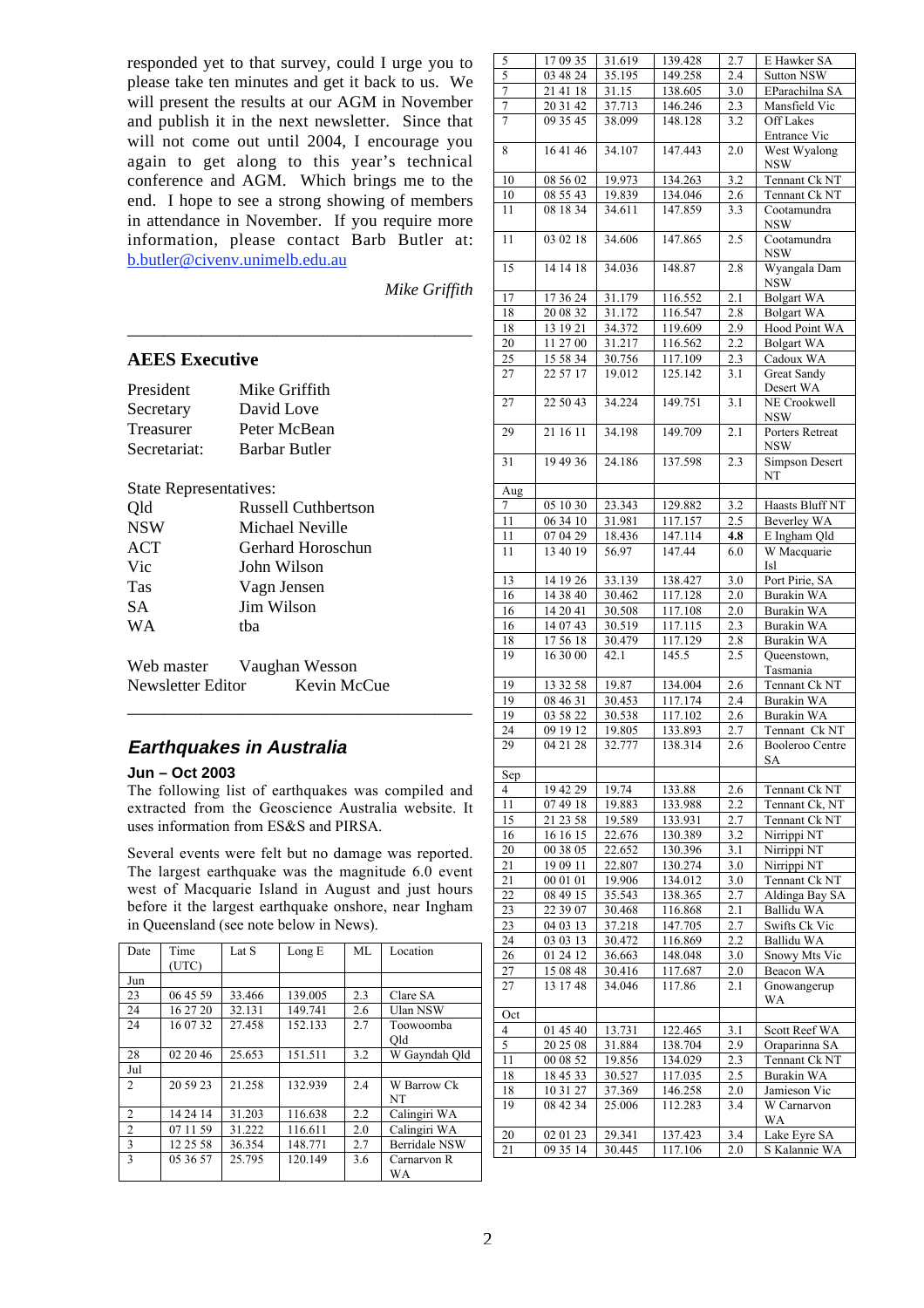\_\_\_\_\_\_\_\_\_\_\_\_\_\_\_\_\_\_\_\_\_\_\_\_\_\_\_\_\_\_\_\_\_\_\_\_\_\_\_\_\_\_\_ *The AEES subscription year is the fiscal year. It is expensive to send each member an individual reminder that fees are due so please help us by sending your subscription for 2001/2002 to AEES if you haven't already done so (attn: Barbara Butler, Civil and Environmental Engineering Dept, Melbourne University Parkville Vic 3052) or renew through IEAust's annual subscription system by marking AEES your preferred Society. If you change address or if you know a member who is not receiving the newsletter please advise the Secretary or Barbara.*

#### **News!**

#### **Queensland Earthquake**

The ML 4.8 earthquake near Ingham on 11 August was the largest in Qld since 1960. It caused no damage but was widely felt. An accelerograph at Charters Towers some 270 km from the epicenter was triggered.

*The peak acceleration was in the EW direction and was .00225 meters/sec/sec, or .000228g. The frequency of the surface waves that contained the peak acceleration was around 5 Hz. I doubt if anyone in Charters Towers would have been able to feel it.*

Bob Hutt ASL, USGS

#### **The Joint Australian/NZ Loading Code**

#### **AS/NZS 1170 Structural Design Actions - Part 4 Earthquake Actions**

*Part 1* A meeting of members of the Australian working group WG20 was held at Melbourne University on Tuesday 29 July to sign off on the road test of the draft Part 4 (version 8).

That's not quite what happened! Prof John Wilson chaired the meeting and Prof Graham Hutchinson soon got to the point: the draft was unacceptable, its philosophy was wrong, it was too complex and difficult to teach and a new start would have to be made. The ABCB representative confirmed that the draft would not be accepted by the board in its present state. More importantly he emphasized the need for the Code committee to justify the economic consequences of the changes – implying that unless the case for the changes was satisfactorily made ABCB was unlikely to adopt the new Standard.

Gerhard Horoschun made the point that the first earthquake standard essentially sat on a shelf because few if any jurisdictions chose to implement it. !As a consequence he was loath to proceed with work on a standard that had little chance of being adopted. It was difficult to assess the economic consequences of changes to a standard when wholesale changes occurred – it was much easier to assess their implications when

only a limited number of incremental changes occurred. In view of this he would prefer that the committee develop the code by modifying AS1170.4 to the least extent necessary – even if that meant having essentially two different earthquake codes bound under the same cover. !

After much discussion this path was adopted and the delegates proceeded to discuss the upgrade of the 1993 Loading Code.

In just a few minutes the work of WG20 and a paid NZ consultant earthquake engineer over the past 5 years had been tossed out.

It was agreed that the new spectra would be incorporated and also the R factors, to convert the acceleration coefficient from the nominal 500 year value to a range of return periods up to 2500 years.

A long discussion was held on whether to revert to ductility (as in AS2121 –1979) rather than stay with a force reduction factor (as in AS1170.4) but that was finally not resolved. The issue of materials was again raised, several members including the ABCB representative failing to realize that in an earthquake damage is an integral function of ground shaking and type, building material and type. They could not fathom that it was not good enough to hope the materials codes would pick up this fact.

The meeting broke up at about 5 pm as many of the interstate members left for the airport. A lot had been resolved, everything had changed from morning to night. The notion of a joint Loading Standard lies somewhere in the ditch.

What a pity this decision had not been made five years ago!

Kevin McCue and Gerhard Horoschun

*Part 2* Since that meeting a subset of the group met again in Melbourne for two days to draft the changes to AS1170.4 as agreed at the previous meeting. How successful that effort will be will await comments from the main group.

ps Following a recent vote by Australian members of the loading code committee, the joint code is no more, a majority of members decided to go it alone.

# **22 AUGUST 2003 - FIORDLAND NZ QUAKE BIGGEST FOR MANY YEARS**

The magnitude 7.1 earthquake in Fiordland ranks as one of the largest "on-land" earthquakes in New Zealand for many years, the Institute of Geological and Nuclear Sciences Ltd (GNS) said.

It occurred at 12.12am and has a provisional location of about 70km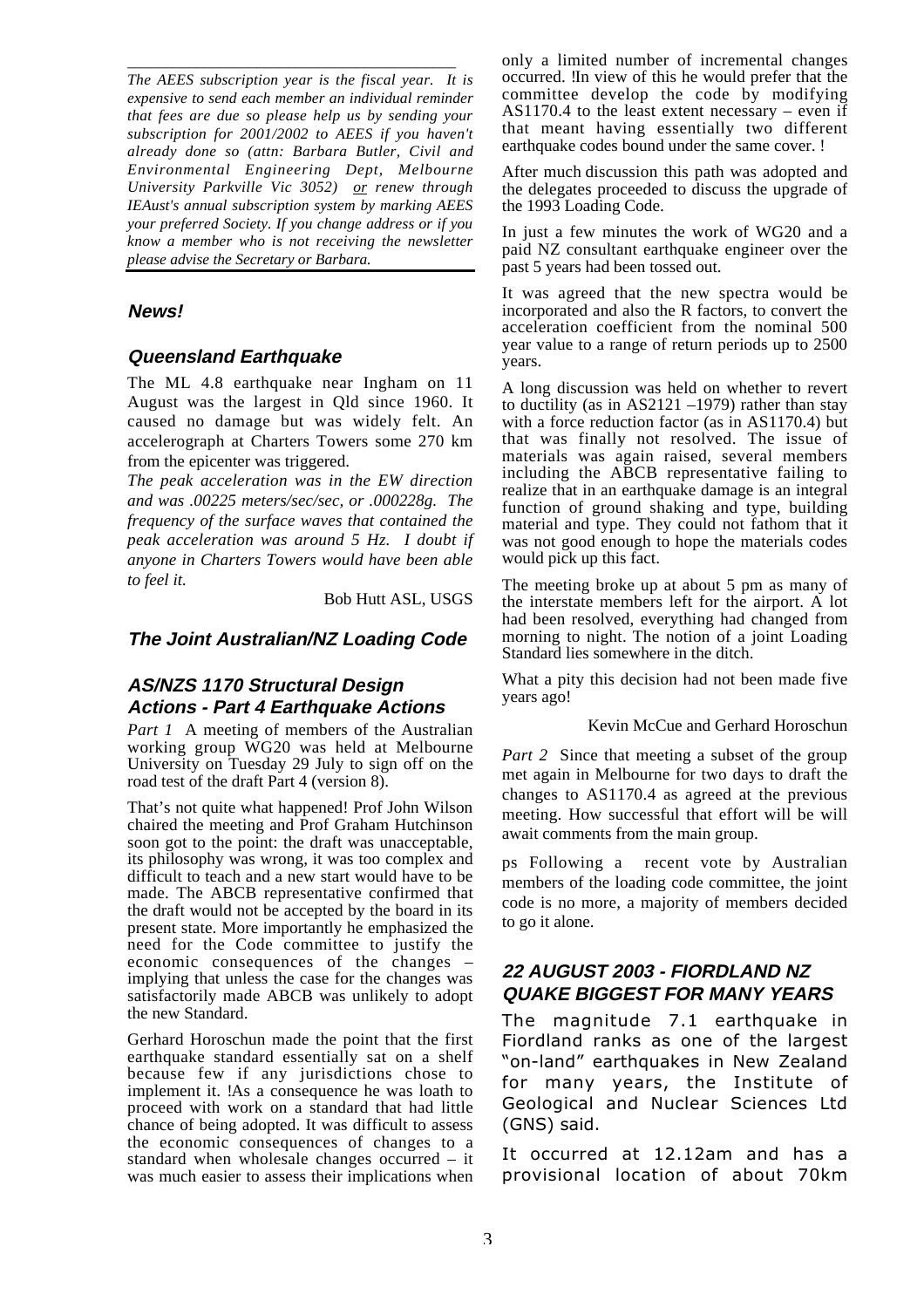northwest of Te Anau and about 12km deep. This is close to Secretary Island, at the entrance to Doubtful Sound.

It was felt strongly in Te Anau, where there were reports of goods shaken off shelves. Many people in the southern half of the South Island were woken abruptly when the quake struck. Heavy damage is not expected outside the Fiordland region because the epicentre was a long way from populated areas.

" Coastal Fiordland is one of the most seismically active parts of New Zealand," said GNS seismologist Warwick Smith.

" The Australian and Pacific tectonic plates are being forced together in the Fiordland area resulting in stress and strain building up in the earth's crust. Earthquakes are a stress relief mechanism," Dr Smith said.

" A magnitude 6.2 aftershock was recorded at 2.12am at the same location. Aftershocks are likely to be frequent for several days, and smaller aftershocks will continue for months.

" Anyone in the vicinity of the epicentre would have felt dozens of aftershocks within a few hours of the main shock."

The Secretary Island area experienced an earthquake of magnitude 6.7 in 1993, and two others of magnitude 6.1 in 1988 and 1989.

The last on-land earthquake of comparable size to last night's main shock was at Inangahua on the West Coast on 24 May 1968. In February 1995 there was a magnitude 7.0 quake off East Cape, but little damage resulted because of its great distance offshore.

" On average, New Zealand can expect an earthquake of magnitude 7 or greater about once a decade and a magnitude 8 once every century."

GNS recorded the earthquake on the GeoNet national monitoring network. Its development has been funded by the Earthquake Commission and the Foundation for Research Science & Technology.

Duty seismologist Brian Ferris made the information available via the GeoNet website within 30 minutes of the earthquake.

A group of GNS seismologists travelled to Fiordland to deploy up to eight portable seismographs near the epicentre to record aftershocks.

Aftershocks are a rich source of information for seismologists. They provide information on the extent of the "fault break" in the crust and provide insights into what is likely to have caused the earthquake and its impact on any nearby faults.

Two years ago after a slightly smaller earthquake near Jackson Bay on the West Coast, GNS seismologists recorded 2000 aftershocks on their portable instruments over a three week period. Most were small – between magnitude 1 and 3. About 400 were useable for further analysis.

# **27 AUGUST 2003 FIORDLAND NZ QUAKE TRIGGERS OVER 200 LANDSLIDES**

The earthquake in Fiordland triggered more than 200 landslides in Fiordland National Park, geologists said.

It's inevitable that an impressively big shake and steep country will combine to produce landsliding on a large scale," said geologist Ian Turnbull of the Institute of Geological and Nuclear Sciences Ltd (GNS).

http://www.gns.cri.nz/news/release/200landslides. html

http://www.gns.cri.nz/news/release/milfordquake diagram.html

http://www.gns.cri.nz/news/release/milfordslipph oto.html

# **Magnitude 7.3 RUSSIA-XINJIANG BORDER REGION**

# **2003 September 27 11:33:24 UTC**

#### **Preliminary Earthquake Report**

U.S. Geological Survey, National Earthquake Information Center, Denver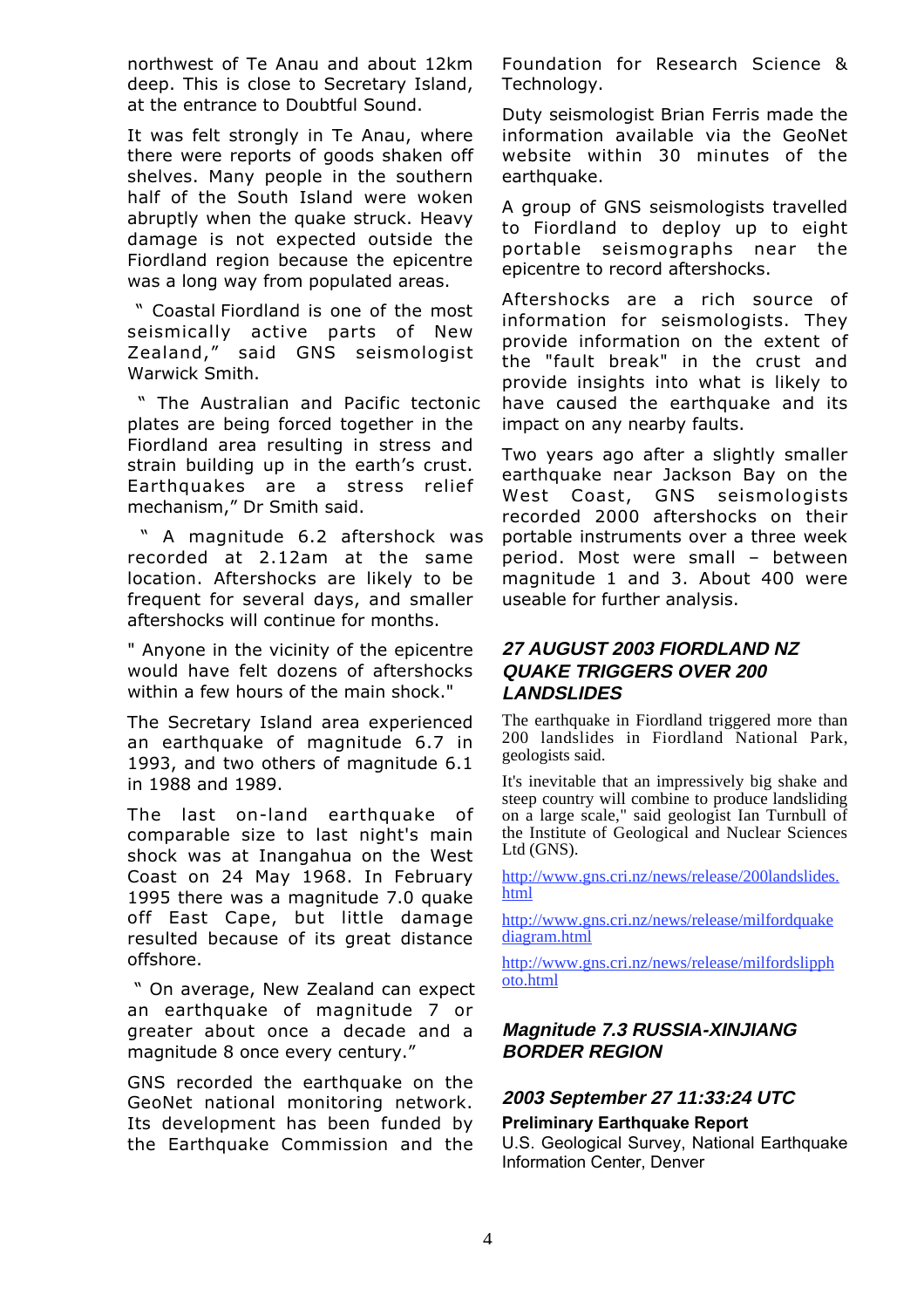**Magnitude** 7.3

**Date-Time** Saturday, September 27, 2003 at 06:33:24 PM local time at epicenter **Location** 50.00N, 87.85E **Depth** 16.0 kilometers **Region RUSSIA-XINJIANG BORDER**

**REGION Reference** 35 km (20 miles) WSW of **Chaganuzun, Russia**, 240 km N of **Altay, Xinjiang, China**, 300 km W of **Ulaangom,**

**Mongolia**, 3360 km E of **Moscow, Russia**

**Remarks** Unconfirmed reports of 3 people who died from heart attacks, more than 5 injured, 1,800 homeless, 300 houses destroyed (X); 1,942 buildings damaged, infrastructure damaged and landslides occurred in the Kosh-Agach and Ust-Ulagan area. Significant damage also reported at Ongudai and Shebalino. Damage estimated at 10.6 million U.S. dollars. Ground subsidence occurred in the Chaganuzun area which created a flood of the Chuya River. Felt (VI) at Prokop'yevsk and Tashtagol; (V) at Novosibirsk; (IV) at Abakan; (III) at Barnaul, Kemerovo, Krasnoyarsk and Zaysan. Felt throughout southern Siberia. Also felt (IV) at Ust'-Kamenogorsk and Semipalatinsk; (III) at Alma-ata, Astana, and Taldyqorghan, Kazakhstan.

#### **Tectonic Summary**

This earthquake resulted from stresses originating with the collision of the Indian plate against the Eurasian plate. The collision of the two major plates has generated the Himalayan mountains, far to the south of the epicenter of this earthquake, and produces deformation of the earth's crust over a broad region of central and eastern Asia. In the epicentral region of southern Russia, northwestern China, eastern Kazakhstan, and western Mongolia, earthquakes of past decades have been caused by strike-slip faulting (as with this earthquake) and reverse faulting.

This earthquake is the largest in this region since an earthquake on December 20, 1761 that is thought to have had a magnitude of about 7.7.

# **Magnitude 8.0 HOKKAIDO, JAPAN REGION**

**2003 September 25 19:50:07 UTC Preliminary Earthquake Report**

U.S. Geological Survey, National Earthquake Information Center, Denver

**Magnitude** 8.0 **Date-Time** Friday, September 26, 2003 at 04:50:07 AM local time at epicentre

**Location** 41.85N, 143.77E

**Depth** 33.0 kilometers

**Region HOKKAIDO, JAPAN REGION Reference** 135 km SSW of **Kushiro, Hokkaido,** 770 km NNE of **TOKYO, Japan**

**Remarks** At least 589 people injured, extensive damage, landslides and power outages occurred and many roads damaged in southeastern Hokkaido. A tsunami generated with an estimated wave height of 4.0 meters along the southeastern coast of Hokkaido. Felt strongly in much of Hokkaido. Also felt in northern and much of central Honshu as far south as Tokyo. Recorded (6L JMA) in southern Hokkaido, (5L JMA) in central Hokkaido and (4 JMA) in parts of northern and southwestern Hokkaido. Also recorded (4 JMA) in northern Honshu and (2 JMA) as far south as Shizuoka Prefecture, Honshu. Recorded (1 JMA) on Hachijo-jima, Miyaki-jima and Sadoga-shima.

#### **Tectonic Summary**

The preliminary location and focalmechanism of this earthquake imply that it occurred as the result of thrust-faulting on the plate interface between the overriding North American plate (which extends into the northeast corner of the Eurasian landmass) and the subducting Pacific plate. The Pacific plate is moving west-northwest at a rate of about 8.2 cm per year relative to the North American plate. In addition to experiencing great thrust earthquakes that originate on the interface between the plates, eastern Hokkaido experiences great earthquakes that originate from the interior of subducted Pacific plate. The earthquakes of March 4, 1952, and May 16, 1968 (cited below) were interface-thrust earthquakes, whereas the earthquake of January 15, 1993 (cited below) occurred within the interior of the subducted Pacific plate. The recent earthquake appears to have involved rupture of the same section of the plate interface that ruptured in 1952.

Magnitude 8 and greater earthquakes are capable of devastating large areas. The shallow September 25 Hokkaido earthquake occurred about 60 km offshore. If the earthquake had occurred directly beneath a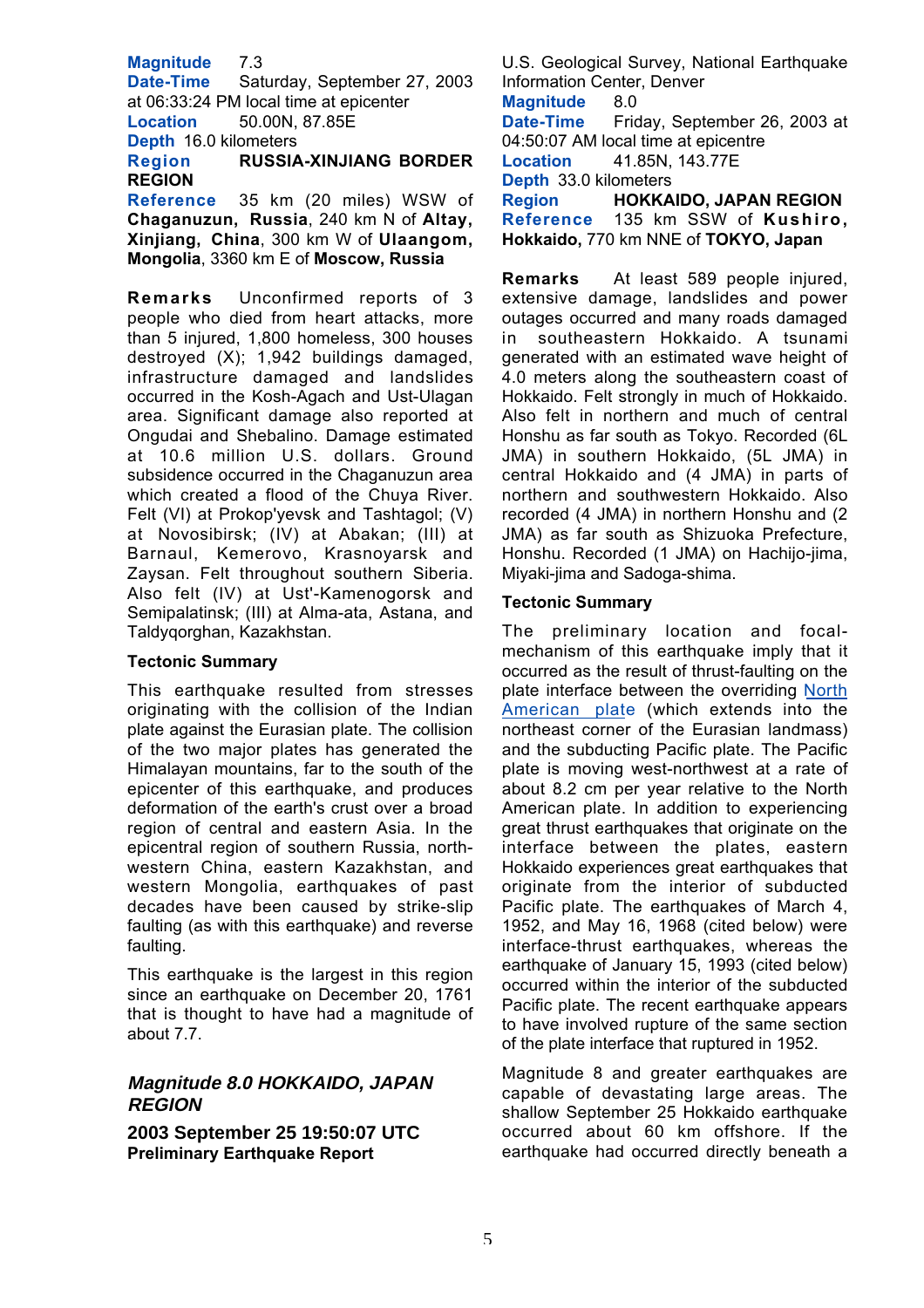populated region, damage would have been more severe.

#### **Previous Deadly Earthquakes in this Region**

1952 March 4Mag 8.1,31 killed, 72 injured; 713 houses destroyed, 5,980 damaged. 28 killed and warehouses destroyed at Kushiro. 3 killed and 309 houses destroyed at Kiratapu. 1,000 houses destroyed or damaged at Shiranuka and 400 schools collapsed at Sapporo. 10-foot tsunami.

1968 May 16, Mag 7.9, 48 killed, Damage estimate at 25 million USD.

1993 January 15, Mag 7.6, 2 killed, 614 injured and substantial damage (VI JMA) at Kushiro, Hokkaido and Hachinohe, Honshu. Felt (III JMA) at Tokyo and Yokohama, Honshu. Landslides and subsidence occurred in the epicentral area.

The last great earthquake (magnitude 8 or greater) in the world was a magnitude 8.4 event that occurred on June 23, 2001 near the coast of Peru. This earthquake killed at least 75, including 26 killed by the associated tsunami.

#### **Earthquake sequence in Bangladesh**

**D** HAKA, August 7 – Fears of a massive earthquake have gripped Bangladesh's southeastern Rangamati and Chittagong hill districts, with geologists advising the immediate relocation of thousands of residents hit by over 50 tremors since July 27.

Geologists visiting the worst affected Barkal area of Rangamati district, 200 miles south east of the capital Dhaka, are urging the government to relocate 40,000 residents of this region, many of them indigenous communities.

According to them, seismographs are still recording tremors in the region located 160 miles to 250 miles southeast of Dhaka.

A team of specialists of the Bangladesh Power Development Board is investigating whether the country's biggest dam and hydropower plant located in Kaptai town near Rangamati runs the risk of collapsing.

Geologists warn that if the dam has been weakened by the quakes, it may burst open, rendering tens of thousands of families homeless in this region.

Rangamati's Barkal area, identified as the quake's epicenter, has developed six-mile cracks, which

could cause a large number of landslides here.

Geology professor at Dhaka University, Aftab Alam Khan observes that innumerable aftershocks are continuing at the epicenter.

"There will be a medium range tremor soon that might trigger landslides," predicts Khan. Two rounds of mild tremors occurred in Barkal Wednesday.

Worse, engineering professor from Bangladesh University of Engineering and Technology, Dr Tahmeed M Al-Hussaini reveals that a river in Barkal has also developed a one-kilometer crack, adding that, "locals reported seeing bubbles and smelling a strange odor in the river."

Husaini fears the existence of a major fracture under the river, which probably formed the quake's epicenter.

Bangladesh's Geophysical Observatory recorded a total of 51 tremors in Chittagong between July 27 and August 6. Most of the damage was effected by a 20 second quake of 5.6 magnitude followed by a series of aftershocks on July 27. The tremors also hit the Cox's Bazar district 250 miles from Dhaka, near the Myanmar border.

Two persons were killed and more than three dozen injured, with deep cracks appearing in hundreds of buildings and mud houses here. The series of quakes submerged paddy fields, damaged the power grid station and snapped power lines. Sporadic heavy rainfall has increased the risk of landslides in these districts.

Fearing further quakes, 200 families of Kolabunia village have fled their homes to camp in the grounds of a government primary school. Unfazed by the warnings, the government has done little to relocate residents or provide them safe refuge.

Remarked minister for disaster management, Chowdhury Kamal Ibne Yusuf, "We are aware of the danger and are taking preparations to handle the worst case scenario."

From 1996 till July 2003, the Chittagong region, close to the Myanmar border, has experienced more than 200 light and moderate earthquakes.

Strangely, despite its seismic vulnerability, authorities here are not trained to handle calamities. Admits the Earthquake Research Cell's Professor Jahangir Alam, "The Chittagong region is classified as a high risk zone for earthquakes, but though a disaster appears imminent, we are totally unprepared to deal with it."

#### **The Society website/email list**

Dear AEES Members,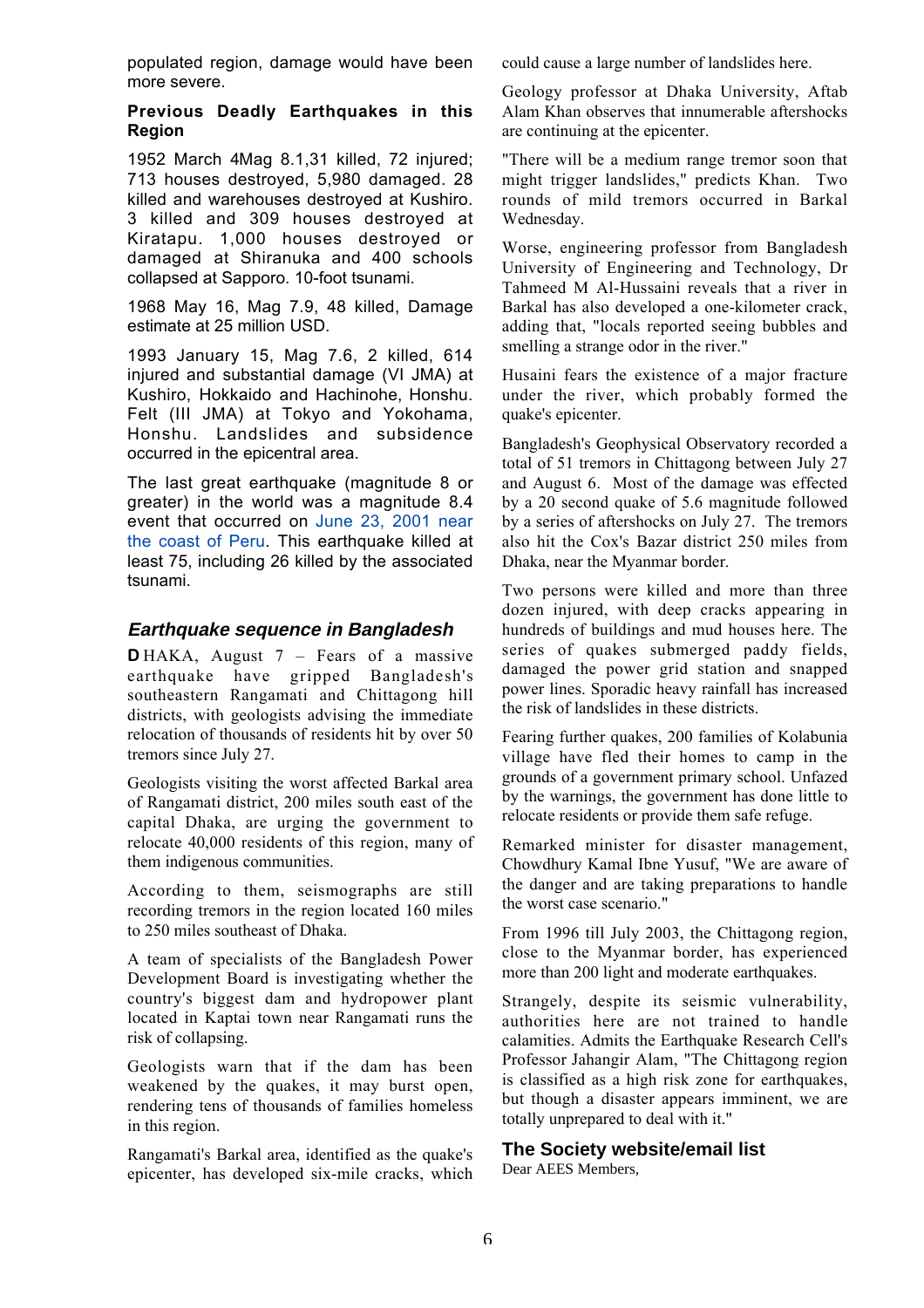The AEES web site is at www.aees.org.au. Any contribution from you on the following topics is most welcome:

- details of interesting recent publications
- significant research projects in earthquake
- engineering (in Australia?)
- links to other relevant Web sites

Please send me your contributions/suggestions via email.

The AEES email list is operated by the Seismology Research Centre, Melbourne. If you would like to register please notify me at vaughan@seis.com.au

Vaughan Wesson

# **Skopje Earthquake – 40 Years of European Earthquake Engineering**

Earthquake risk minimisation was the expressed theme of the recent International Conference on Earthquake Engineering held in Skopje, capital of the Former Yugoslav Republic of Macedonia, and in the lakeside town of Ochrid near the border with Albania and Greece. It was more of a lestwe-forget than a heavy technical conference, one of rekindling old relationships and reestablishing old synergies.

The conference opened at the Academy of Science in Skopje on Tuesday 26 August 2003 and then registrants were bussed to the Institute of Earthquake Engineering and Engineering Seismology (IZIIS) about 2 km from town. Researchers demonstrated on their large 3-D shake table the effectiveness of post-strengthening of a brick-infilled concrete frame (Photo 1). After a convivial late barbeque we re-boarded the buses for a 3-hr drive south to Ochrid, a beautiful setting on the shore of Lake Ochrid, after Lake Baikal the 2nd largest lake in Europe.

The occasion attracted such luminaries as Prof Esteva (Mexico) President of IAEE, Prof Suchadel (Italy), President of IASPEI and Dr Arvi Shapiro (Israel), President–elect of the ISC. Academician Ambraseys, one of the 3 member UNESCO mission (with Professors Karnik and Medvedev) sent to Skopie just days after the earthquake addressed the opening Ceremony and gave the first keynote speech at the Conference.

Academician Ambraseys reported on the situation that confronted them flying into Skopje for a long investigation of the earthquake's effects. The destruction was hardly apparent from their DC3 yet more than 1000 people died and 2500 were injured. The cost of restoration was about 15% of the GNP of the then Yugoslavia. From an exhaustive study of both damaged and undamaged buildings the mission concluded that the earthquake had been a short, pulse-like shock with a pga of about 0.4g and noted that the damage

correlated strongly with the downtown region flooded only a month earlier. They recommended rebuilding Skopje in-situ rather than attempting to relocate the city (it had been badly damaged on at least two previous occasions in the last 1500 years). Ac Ambraseys exhorted young researchers to gather together to reanalyze the 1963 historical data using modern analytical methods, before the data are lost.

Professor Jakim Petrovski, 1<sup>st</sup> Director of IZIIS, was a vocal participant in the proceedings attended by about 250 delegates from around the World including Australia, Mexico, Japan, USA but mostly from Balkan states and Mediterranean Europe.

The unexpectedly large number of participants meant that talks were restricted to an almost meaningless 10 minutes including discussion! Many speakers had to drastically cull their 50+ slides, unfortunately during their talks so timetables were chaotic especially if you wanted to attend talks in parallel sessions. Speakers covered the whole gamut of Earthquake Engineering and Engineering Seismology from networks, seismicity and hazard estimation through base isolation to structural response, rehabilitation and retrofitting. There were papers on recent damaging earthquakes and no one seemed to tire of viewing photos of damage.



**Photo 1 Dr Cvetan Sinadinovski (left) and Kevin McCue in Skopje, Macedonia this year.**

Having the conference and accommodation in the same isolated venue without email (the server was down for just about the whole conference) was, everyone agreed, a great bonus so the talking and networking went from 7am till late into the night. And that was the strength of the conference! That and the Conference Declaration that was to be presented the following day to an assembly of regional heads of State meeting nearby. The tenor of the declaration was that the regional cooperation existing prior to the breakup of former Yugoslavia should be rekindled to progress risk reduction throughout the Balkans.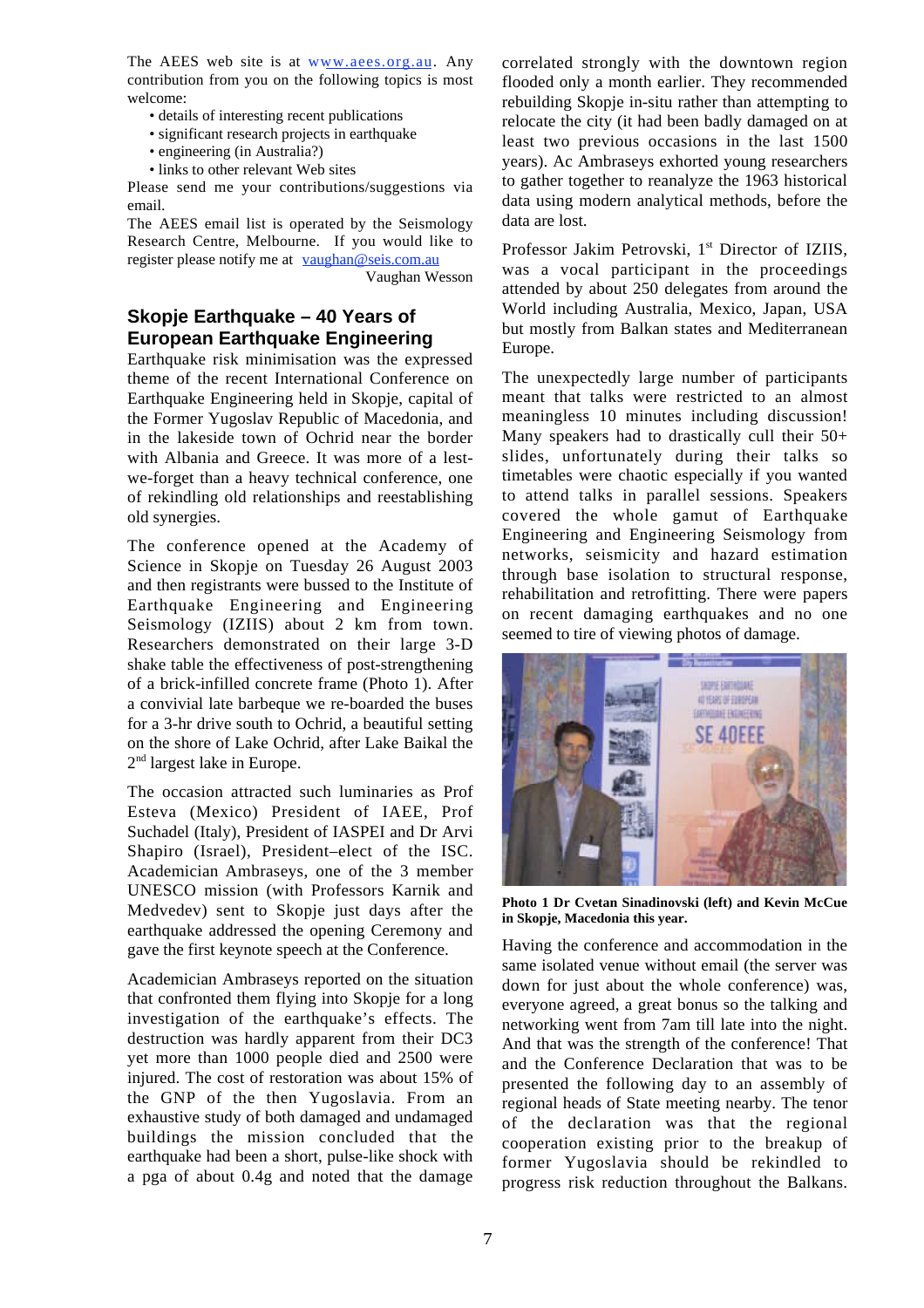This could be done by increasing funding of Earthquake Engineering and Engineering Seismology research in each partner state and by strengthening links between them through IZIIS (an Australian centre of excellence for earthquake engineering and engineering seismology research like IZIIS is something we could emulate).

PS The Skopje earthquake occurred at 5:17 am on 23 July 1963. It was very shallow though no surface faulting was found. Its magnitude was Ms 6.1, similar to the Cadoux WA earthquake on 2 June 1979 which did cause surface faulting.

#### **Notes arising from Skopje**

• Professor Nick Ambraseys of Imperial College London recently accepted the honour of investiture as an Academician to the prestigious Athens Academy, There are only 22 other members. He and his wife will relocate to Athens for several months each year.

• A version of the talk presented by Dr Sinadinovski and myself at Skopie will be given at the November AEES conference.

• There were three speakers from Australia and as Cvetan Sinadinovski and I were joint authors I was intrigued as to the identity of the  $3<sup>rd</sup>$ . Turns out he lectures in soil/structure interaction at UWA, has 2 post-grad students there, which he fits in between lectures in Japan (where he is based), IZIIS and Germany. Not only that but he gave me a flyer advertising the  $18<sup>th</sup>$  Australasian Conference on the Mechanics of Structures and Materials which has Earthquake Loading as one of its many themes (see forthcoming Conferences).

• I thought the idea of sending a declaration from the conference to politicians a very positive idea that we should emulate.

• Things we should not emulate are parallel sessions and ten minute talks (and morning and afternoon teas without biscuits or muffins).

Kevin McCue

# **Rumble theory jolts the quiet continent**

Deborah Smith, Science Writer, SMH

Our ancient land is stirring. New research challenges the accepted wisdom that Australia has been relatively earthquake-free for tens of millions of years and that disasters such as the 1989 Newcastle quake are a recent, unusual phenomenon.

Mike Sandiford, of the University of Melbourne, said the geological evidence showed the continent had been under increased stress for several million years, with seismic activity doubling the height of some mountains, such as the Flinders Ranges in South Australia, during that period.

It probably also pushed up Mount Kosciuszko by about 200 metres. *We are a quiet continent, but not an inactive one* Dr Sandiford said. *We're seeing activity which started about 5 million years ago to reshape the landscape*.

The geological reason for earthquakes recorded in Australia had been unclear, because we sit in the middle of a very large tectonic plate.

Dr Sandiford said earthquakes recorded in the last 100 years and the many prior appeared to be driven by stresses in the continental crust as our plate crashed into neighbouring plates, *particularly as Australia moves north and ploughs into South-East Asia, which we're doing at 8 centimetres a year*.

The strains would continue to build over millions of years.

*The story we are reading in the rocks gives us some confidence that the sort of seismic activity measured over the past 100 years is pretty much the typical behaviour over the past millions of years.*

*Australia can expect several magnitude 6 earthquakes every hundred years and up to a magnitude 7 every thousand years.* (Ed: Prof Sandiford must have been misquoted as Australia experiences a magnitude 6 event every 5 years or so and a magnitude 7 event every 100 years or so on average).

Australia is an ancient continent, with parts of Western Australia formed 3.5 billion years ago. Most of the east was made between 300 million and 600 million years ago.

# **New engineering standards for Kosciuszko resorts**

Resort developments within the Kosciuszko National Park will have to meet new engineering standards. The new geotechnical policy is in response to the coroner's recommendations on hillside building practices following the Thredbo landslide. NSW assistant planning minister Diane Meamer said the policy for Kosciuszko Alpine Resorts requires comprehensive assessment of slope stability and structural issues.

*It requires developers to satisfy the government that they know the geotechnical and structural issues relating to their projects, and can address them, before their development applications can be considered*.